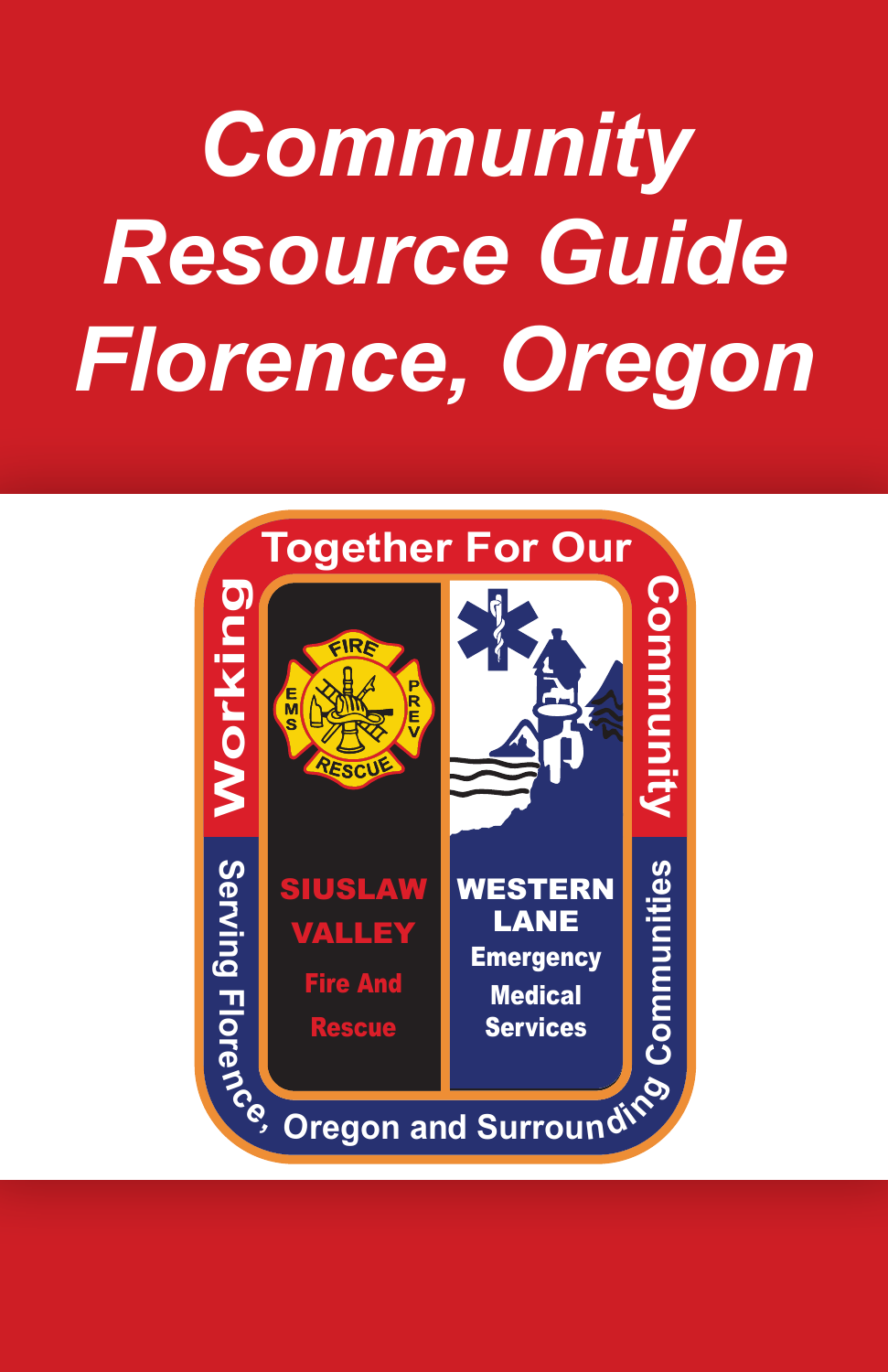This resource guide has been developed by Siuslaw Valley Fire and Rescue and Western Lane Ambulance District, to assist community members in obtaining needed resources after a crisis or critical event. Please feel free to contact a member of our Community Support Team with any questions you may have or if you need further support.

This is a list of community resources in the Florence area. SVFR and WLAD do not directly endorse or recommend any of the individuals or agencies listed within.



Updated 1-9-18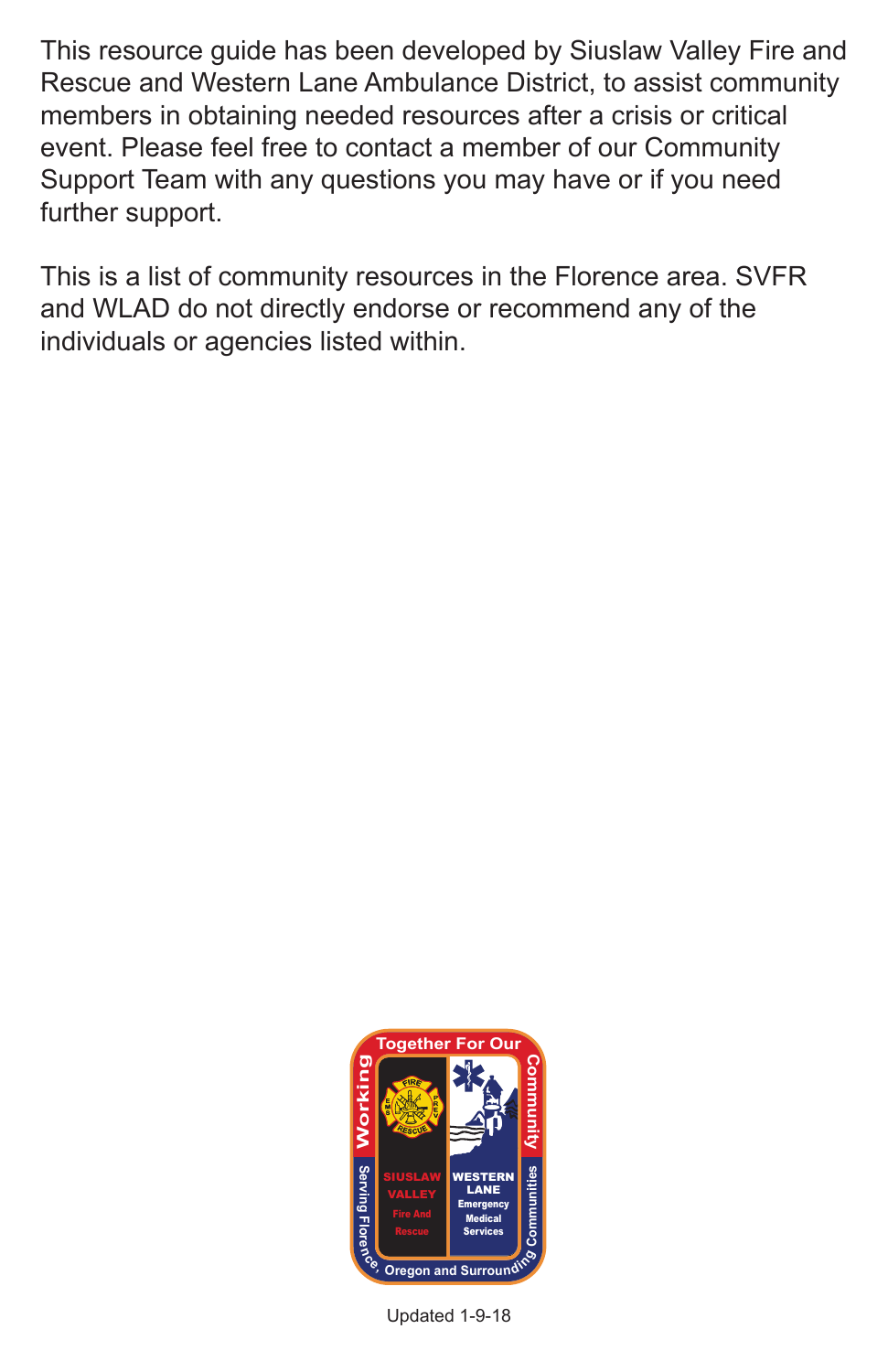## **Counseling Resources**

**Reconnections Counseling (541) 997-1697:** Drug and alcohol counseling services. Group and individual counseling available. OHP accepted and sliding fee.

**NAMI (National Alliance on Mental Illness) (541) 902-8308 (Contact Monica Kosman):** A support group for families and caregivers of mental health consumers. Meets the last Thursday of every month, 6:00-8:00pm at 1720 34th Street. Also a free, drop in, peer led support group for adults living with mental illness meets every Wednesday, 6:30-8:00pm at the New Winds Apartments Community Room at 750 Laurel Street.

**Options Counseling Services (541) 997-6261:** Offers counseling services to children, families and adults. Counseling for the chronically mentally ill population as well. OHP, private pay and some insurance programs accepted.

**PeaceHealth Counseling Services (541) 902-6085:** Serving people with severe and persistent mental illness. 24 hour mental health crisis response, medication monitoring, medical services coordination, parent and mood swing problems. Payment methods: Medicaid, Medicare, insurance.

**Jennifer Rossi, Ph.D Clinical Psychologist (541) 662-0527:** Counseling available for adolescents and adults, individuals and couples. Specialties include depression, anxiety, bereavement/loss, relationship issues, physical/sexual abuse and stress management.

**Mina Dickson, MS, LPC Professional Counseling (541) 999-6809:** Child, individual, family and group therapy. Chronic pain and disease, art therapy, crime victims assistance. Flexible hours, some insurance billing available, sliding fee. Call for appointment.

# **Support Groups**

**Grief and Loss Support Group (541) 997-3418 (Call Norma Wood, Clinical Social Worker):** No fee. Meets every Wednesday 3:00-4:00 at St. Andrews Episcopal Church at 2135 19th Street. Transportation to meetings available upon request.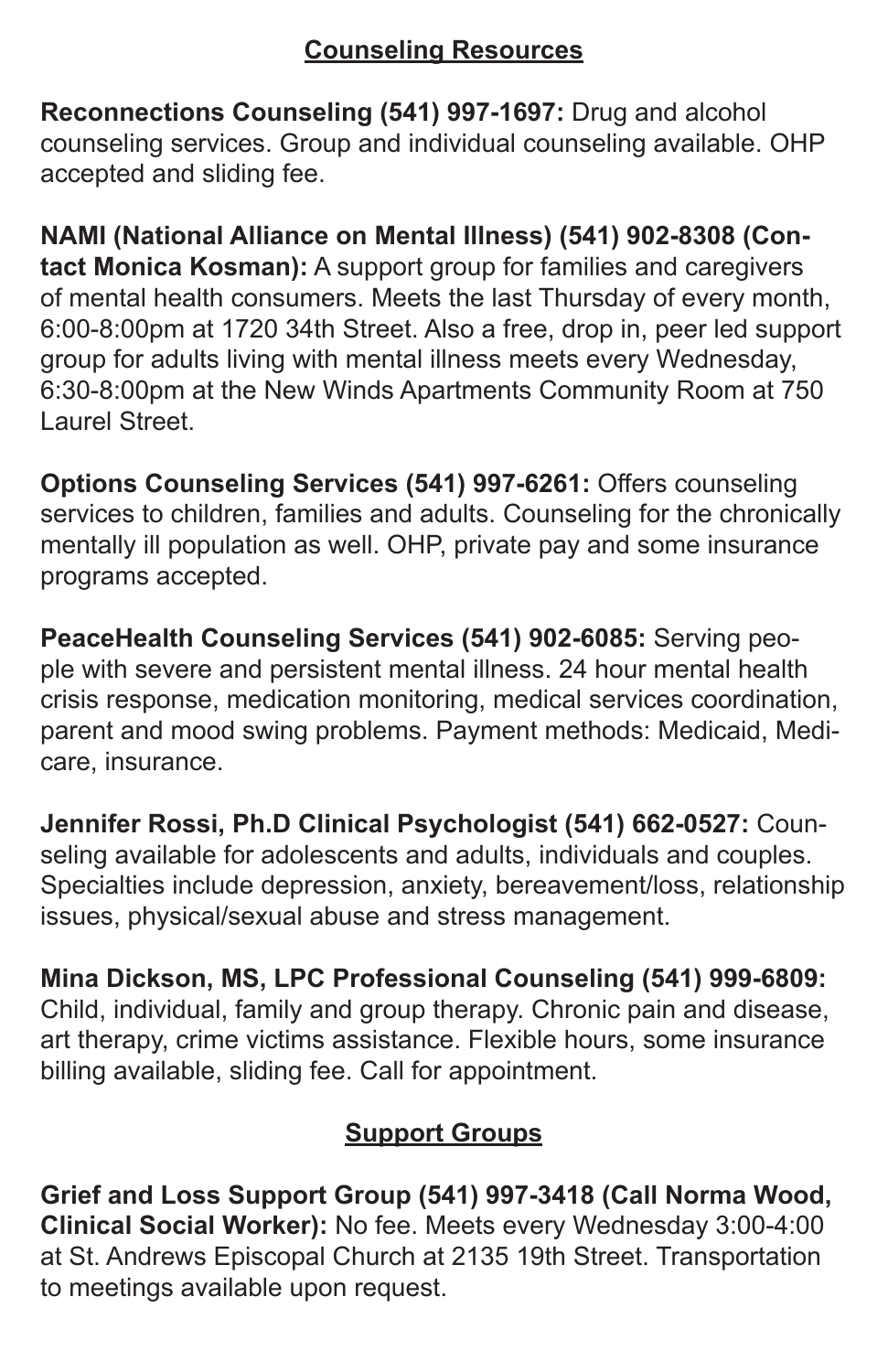**GriefShare (541) 997-8913 (Steve Fonda):** Faith based grief support group held at Florence Christian Church. Some classes are educational in nature with a featured speaker, other meetings are support group style.

**Bereaved Parents Support Group (541) 243-0164 (Sarah Kaufman, LMFT):** Six week support group for parents or guardians who have lost a child. Located in Eugene. \$20/session.

**Coping with Suicide Loss (541) 243-0164 (Sarah Kaufman, LMFT):** Twelve week support group for family "survivors" of suicide, located in Eugene. \$40/session. Call to register.

**American Cancer Society (541) 484-2211 or (800) 227-2345 (24 hour line):** "Reach to Recovery". Support efforts of the National Cancer Society. Provides a variety of patient services.

**Alzheimers Family Support Group (541) 997-8436 (talk to Tessa Taylor):** Meets at Regency of Florence on 1st and 3rd Wed of the month from 1:00-2:30PM. Provides support to families and friends of people with Alzheimers and/or related diseases. Offered by Peace-Health. Open to the public.

**Memory Loss Respite Center of Florence (541) 902-8539:** Provides respite program for people with dementia. Offers lunch and activities. Open Mon and Thurs 10:00am—2:00pm.

**Dual Diagnosis Anonymous of Oregon (DDA) (877) 222-1332:** DDA is a peer support program based on a version of the 12 Steps of AA with an additional 5 Steps that focus on Dual Diagnosis (mental illness and substance abuse). Call for meeting times and locations in Florence.

**Living Well with Chronic Conditions (541) 682-4103:** Free weekly workshops for six weeks, offering support and practical ways to deal with pain and fatigue, information about nutrition and exercise, new treatment choices and better ways to talk with your doctor about your health.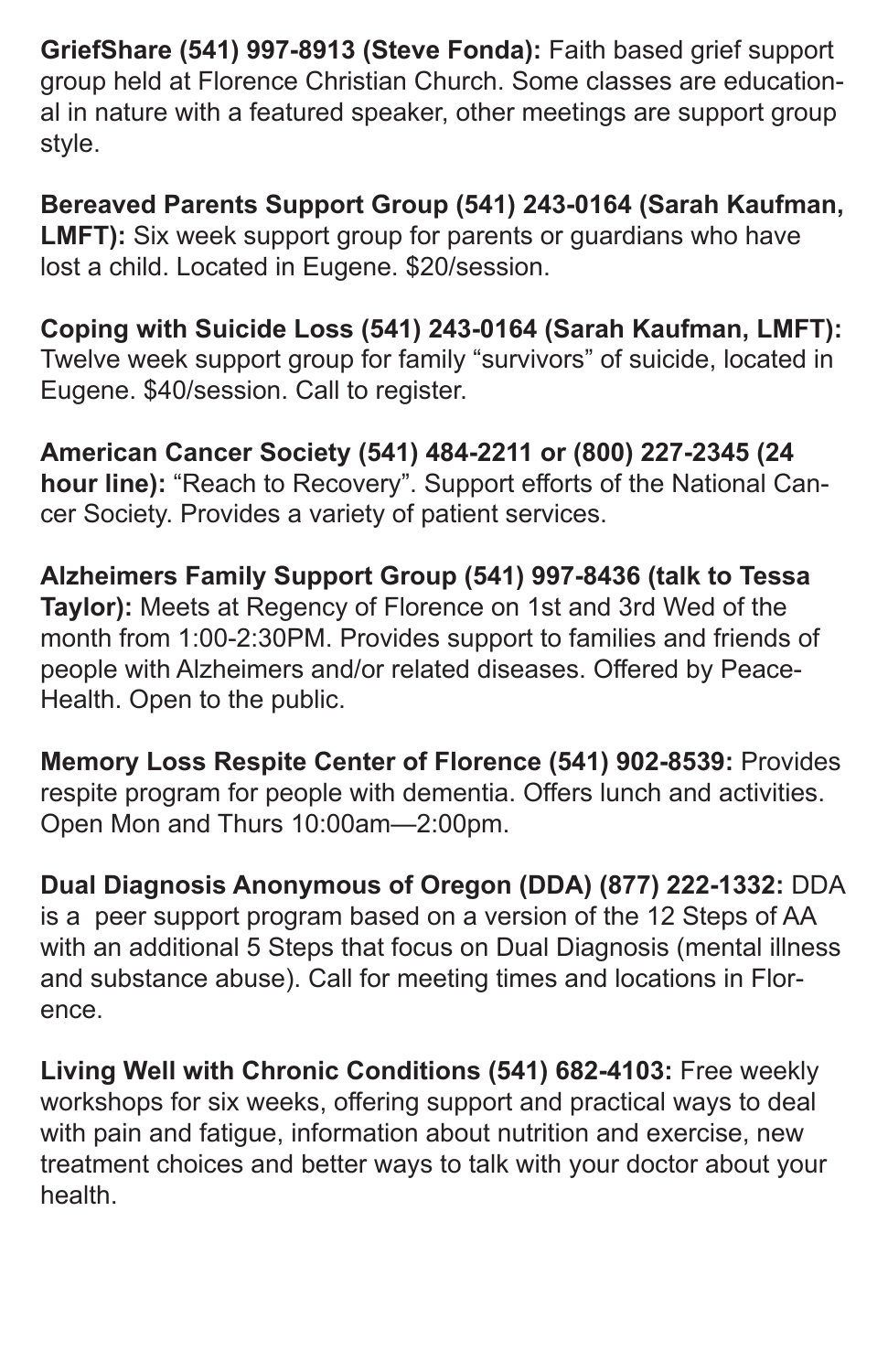# **Crisis Hotlines**

**Focus 4 Hotline (541) 997-4444:** 24 hour support and advocacy for anyone experiencing domestic violence or sexual assault. This confidential support line is also available to anyone in crisis or just needing someone to talk to. Also provides emergency assistance and resource and referral information.

**White Bird Crisis Intervention Line (800) 422-7558 or (541) 687-4000:** 24 hour crisis line, particularly for anyone experiencing a mental health or addiction crisis. Crisis staff assist with referrals for further treatment.

**Alcoholics Anonymous Hotline (888) 203-1432:** Multiple meetings every day in Florence. Call for meeting times and locations.

**Veterans Crisis Line (800) 273-8255:** Connects vets in crisis and their families with qualified, caring VA responders. On-line chat and texting also available.

**The Friendship Line (800) 971-0016:** An accredited crisis intervention program for the elderly. Confidential telephone conversations with people 60+ who may be lonely, isolated, grieving or depressed. Also provides a "call out" service where trained volunteers/Friendship Line staff will make calls to older adults to provide emotional support and well-being checks.

**Lane County Child and Adolescent Crisis Line (888) 989-9990:** Will work to deescalate crisis situations in the home by phone, or will respond in person if necessary.

## **Drug and Alcohol Resources**

**ReConnections Counseling (541) 997-1697 (Bianca Deris):** Addiction and mental health counseling. Private setting. Insurance or sliding fee available.

**Narcotics Anonymous (541) 268-4769 (ask for Carol) or (541) 999-1068 (ask for George):** Information regarding local NA meetings. Call for times and locations.

**Alano Club Hope (541) 991-9588 or (612) 462-1481 (local):** A social club for individuals and their families in recovery. Meeting site for ad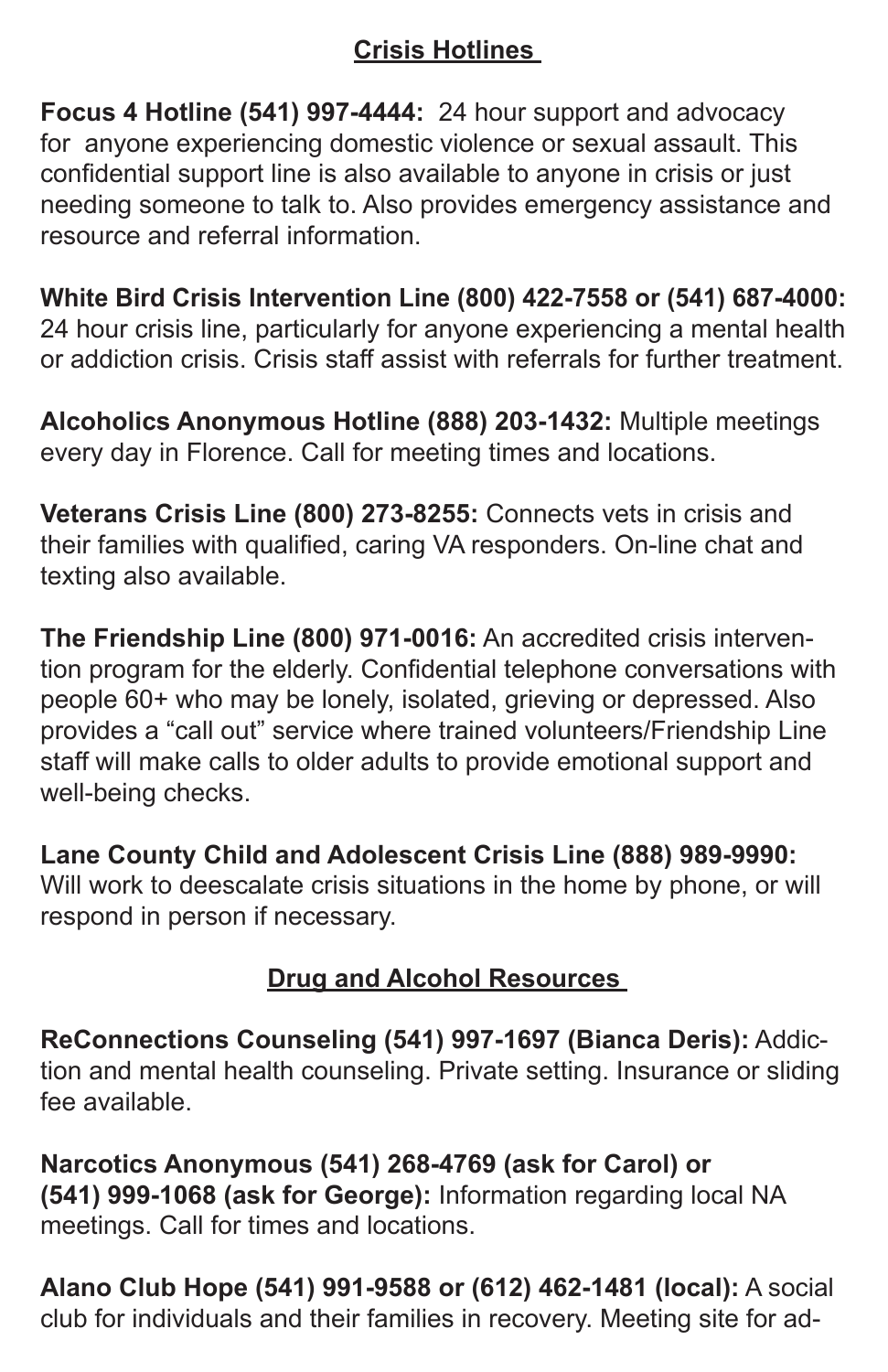dictions, mental health, trauma and youth support groups, AA and Dual Diagnosis Anonymous. The club offers community education, 12 step spirituality. 1525 12th Street, Suite 25 in Florence.

**Emergence (541) 997-8509:** Intensive, comprehensive counseling programs for adults and adolescents struggling with chemical dependence/gambling addictions. Affordable treatment. Accepts OHP, sliding fee and payment plans.

**Another Chance at Life Ministries (541) 997-3567:** We offer an Alcohol/Substance Abuse Recovery program and support group. Call if you are in need of transportation or for more information about this program. Temporary homeless shelter for Christian women.

# **Emergency Services**

**Mapleton Area Family Services (541) 268-1075:** Information, referrals, free clothing and household goods, propane, gas, LIHEAP energy assistance, laundry and shower vouchers. Advocacy, domestic violence and sexual assault services. Women's Empowerment and cooking classes. Florence Food Share drop off for food boxes.

**American Red Cross Emergency Disaster/Aid of Lane County (541)344-5244 (emergency/24 hour service):** Emergency services, financial aid and case management for disaster victims.

**Department of Human Services Self-Sufficiency Program (541) 997-8251:** Provides needed support services to attain self sufficiency, food assistance, and domestic violence assistance, medical and/or cash assistance to those who are eligible. Employment related day care.

# **Parenting Resources**

**Oregon Family Support Network (541) 901-1175 (talk to Jodie Perrera):** OFSN is a family run organization. We are Oregon families supporting Oregon families that have children and adolescents with special needs due to emotional, behavioral, mental, or physical challenges. Monthly support groups include dinner and child care, and provide information, training, support and resources. They also offer free scheduled trainings about their wrap-around program of services for families/children.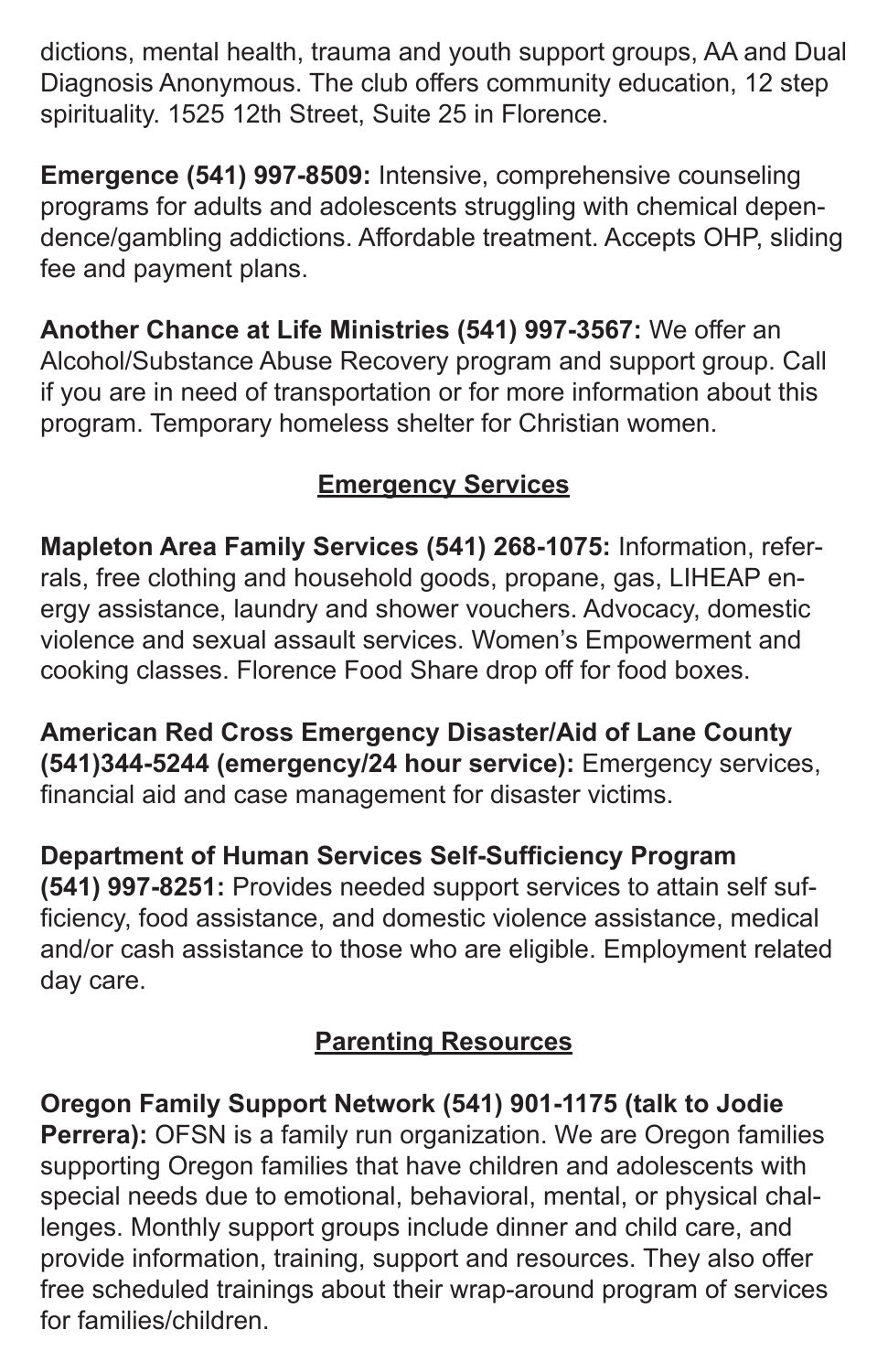**Options Counseling and Family Services (541) 997-6261:** Parenting classes, counseling for children, adolescents and families, domestic violence, individual and family support, and parent-child interaction therapy.

**Early Childhood Cares (EC Cares) (541) 997-1513:** Early intervention/childhood special education (EI/ECSE) that provides service to developmentally delayed/disabled children from birth to school age. Services are determined by the needs of the child and may include preschool, speech, occupational/physical therapy, autism, hearing, vision or home consultations. EC CARES is a U of O affiliated program.

**Healthy Start, West Lane County (541) 997-3101**: Healthy Start is a voluntary program designed to support first time parents through information and referrals. The goal of Healthy Start is to promote healthy childhood growth and development. Referrals are received through medical professionals and/or first time parents prenatal or within the first three months of birth.

**Parent/Child Play Group (541) 997-1513:** Parent/Child Play Group (PAP) is open to the community every Friday from 10 to Noon. Parents with children 0-5 years are welcome to attend. There is no registration for PAP and families may attend on a drop-in basis. A variety of toys and crafts are made available each week. Funded through a grant from the Western Lane Community Foundation and local donations.

### **Food Resources**

**Florence Food Share (541) 997-9110:** Provides food boxes to low income people. No appointment needed. Hours: 9:30 am - 1:00 pm Monday - Friday; 4:00 pm - 6:00 pm Monday & Wednesday.

**Free Lunch at Methodist Church (541) 997-6025:** Free lunch on Tuesdays & Thursdays from 11:30 am to 12:00 pm. Everyone Welcome! Methodist Church at 333 Kingwood in Florence.

**Senior Meals Programs: Meals on Wheels and "Café 60"** 

**(541) 997-5673:** Meals on Wheels program. Also at "Café 60": hot mid-day meals served to individuals 60 and over regardless of income on Mon/ Wed/Fri at 11:30. Donations encouraged. Please call to make a reservation. Located at the Senior Booster Center, 1570 Kingwood, Florence.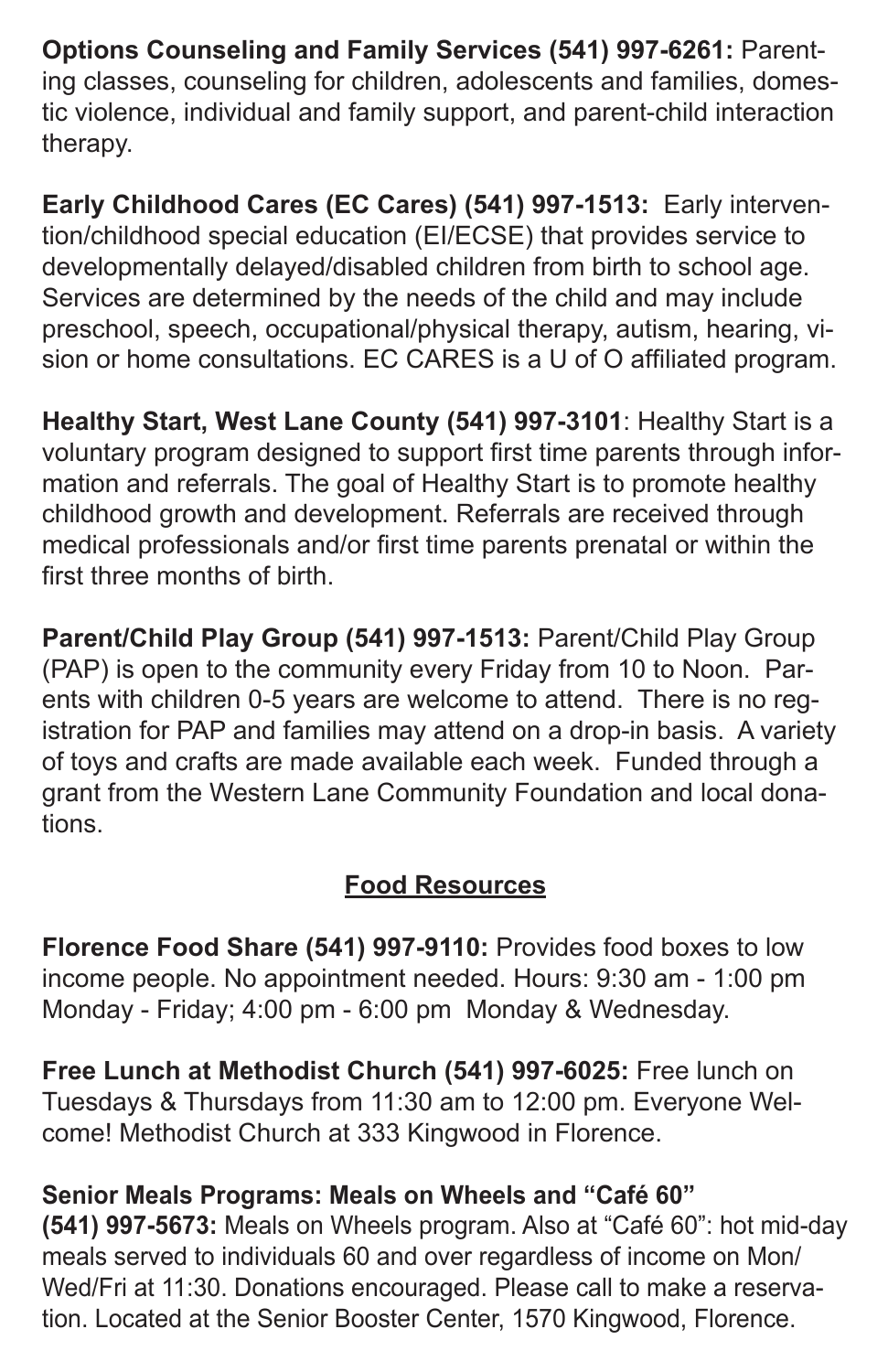**Food Backpack for Kids (541) 997-24976 (Marilyn) or (541) 999-**

**5885 (Deb):** They provide weekend meals for hungry children in Florence and Mapleton. Together, no child will go hungry.

**Helping Hands Coalition Day Center (541) 991-7193:** Free meals on Mon/Wed/Fri from 11:00am-2:00pm

## **Senior Services**

**Senior and Disabled Services Program (541) 902-9430:** Provides information and referrals regarding programs and services available to senior and disabled adults. Protective services, financial assistance, case management, home & community long-term care. Relocation services & adult foster home licensing. Assist with Medicaid/Medicare applications.

**Senior Connections (541) 902-9430 x 7830:** Senior Connections is staffed with caring area coordinators & volunteers who provide a variety of services to seniors & family caregivers--helping seniors to continue to live independently in their own homes.

**Family Caregiver Support Program (800) 441-4038:** Respite and support services for unpaid caregivers caring for a person over the age of 60. Up to 8 hours of care per month or up to 16 hours of paid respite at the Alzheimer's Respite Center. No financial eligibility requirements.

**Elder Help Volunteer Program (800) 441-4038:** Volunteer program for seniors 60 and over who need assistance with shopping and errands, companionship, simple household tasks and short term relief to primary caregivers.

**The Friendship Line (800) 971-0016:** An accredited crisis intervention program for the elderly. Confidential telephone conversations with people 60+ who may be lonely, isolated, grieving or depressed. Also has a "call out" service where trained volunteers/Friendship Line staff will make calls to older adults to provide emotional support and well-being checks.

**Respite Center of Florence (541) 902-8539:** Provides respite program for people with dementia. Offers lunch and activities. Open Mon and Thurs 10:00am—2:00pm.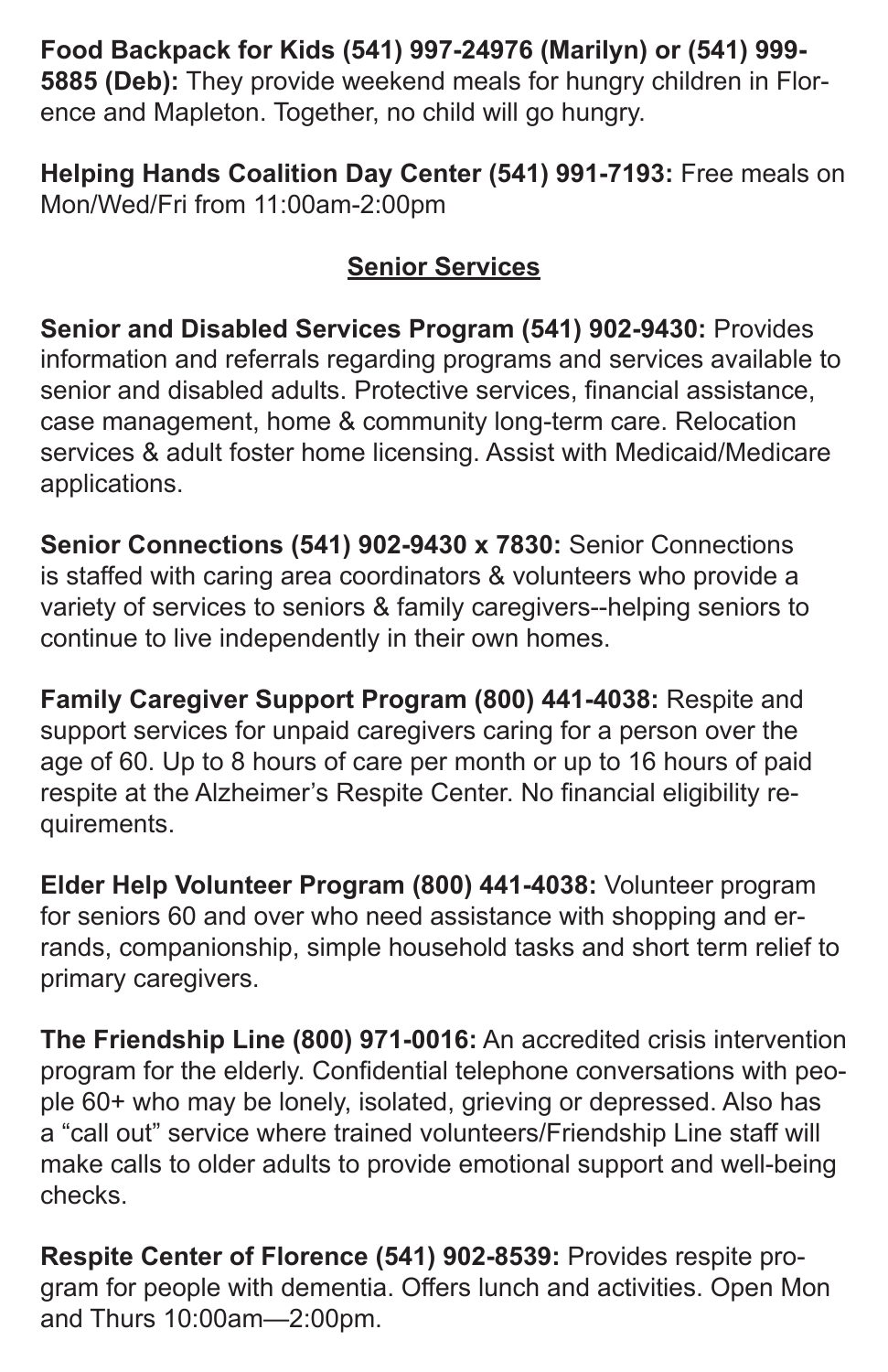## **Transportation**

**The Rhody Express (541) 997-2067:** Serves all of Florence business area. 10 am - 6 pm.

**Veterans Transportation (541) 997-4094 (Jerry Blackburn):** Transportation to VA Medical appointments (541) 682-5566 or (877) 800- 9899: Provides vets in Lane County a free ride to VA medical appointments.

## **Medical Escort Transportation Program (541) 902-9430 (Kristine):**

Transportation available Mon-Fri before 5pm for seniors to medical appointments in Florence, Coos Bay, North Bend, Springfield and Eugene. Call one week in advance to schedule. Low cost/by donation. No financial eligibility requirements.

**Senior Connections (541) 902-9430:** Free medical rides by volunteer drivers for people 60 and over.

## **Veterans Services**

**Disabled American Veterans (541) 997-8060 (Call Ivar Nelson):** Provides help for veterans and their families. Works for hospitals for disabled veterans. Transportation program. Meets the third Tuesday of the month.

**Pointman International Ministries (800) 877-8387:** Vets helping vets. International agency net-working for veterans of all wars in all countries. Reaching out to vets & their families with moral & spiritual support with wartime stress issues. Advocacy provided for both veterans & their families.

**VFW – Veterans of Foreign Wars (541) 997-9058:** VFW supports veterans of all wars. Financially supports the Veterans Home for Children. Conducts funerals for all veterans.

**Florence Area Veterans Relief Agency (FAVRA) (541) 590-0395:** Financial assistance for veterans to obtain home repairs, equipment, etc.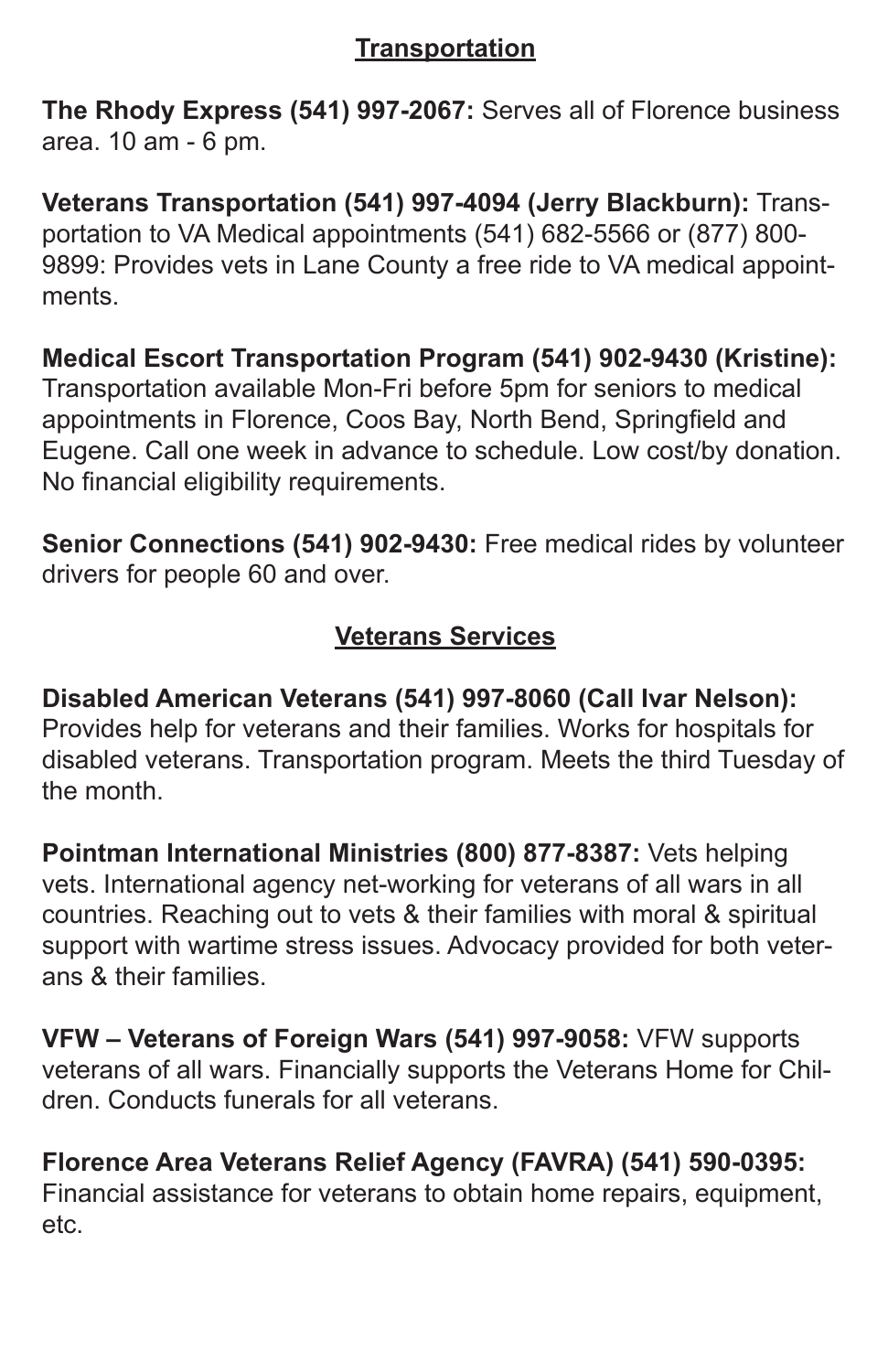## **Housing**

**Habitat for Humanity, Florence (541) 902-9227:** Florence Habitat for Humanity works in partnership with low income families & individuals to build decent, affordable housing in the Florence area. Families or individuals are selected on the basis of need for housing, ability to pay, and willingness to contribute "sweat equity". Families work with Habitat volunteers to build their home. New home-owner repays Habitat with a no interest, no-profit loan with affordable payments. Anyone may apply.

**Housing and Community Services Agency of Lane County (HAC-SA) (541) 682-3755:** Opportunities for safe, affordable housing for low income families, elderly or disabled persons.

**Low income/Affordable Housing Options:** Laurelwood Homes (800) 427-6659 Munsel Park Apts. (541) 997-2661 Oak Terrace (541) 997- 4575 Siuslaw Dunes (541) 997-6036 The Pines (541) 997-2022.

# **Homeless Resources**

**Florence Emergency Cold Weather Shelter (541) 997-7136:** Offers a warm and dry place to sleep on nights when the temperature is expected to be below 32 degrees. Supper and breakfast are provided along with a comfortable place to sleep with clean linens and blankets. Information about openings can be found on the "Florence Emergency Cold Weather" Facebook page or through the local radio station.

**Helping Hands Coalition Day Center (541) 991-7193:** Free meals on Mon/Wed/Fri from 11:00am-2:00pm.

**Free Lunch at Methodist Church (541) 997-6025:** Free lunch on Tuesdays & Thursdays from 11:30 am to 12:00 pm. Everyone welcome! Methodist Church at 333 Kingwood in Florence.

**Siuslaw Outreach Services- SOS (541) 997-2816:** Emergency housing assistance, motel vouchers, gas/propane vouchers, prescription assistance, free clothing/coats, bus, taxi, shower and laundry vouchers.

**Helping Hands (541) 997-5057:** A community outreach program that serves the homeless and others with unmet needs. Lunch is provid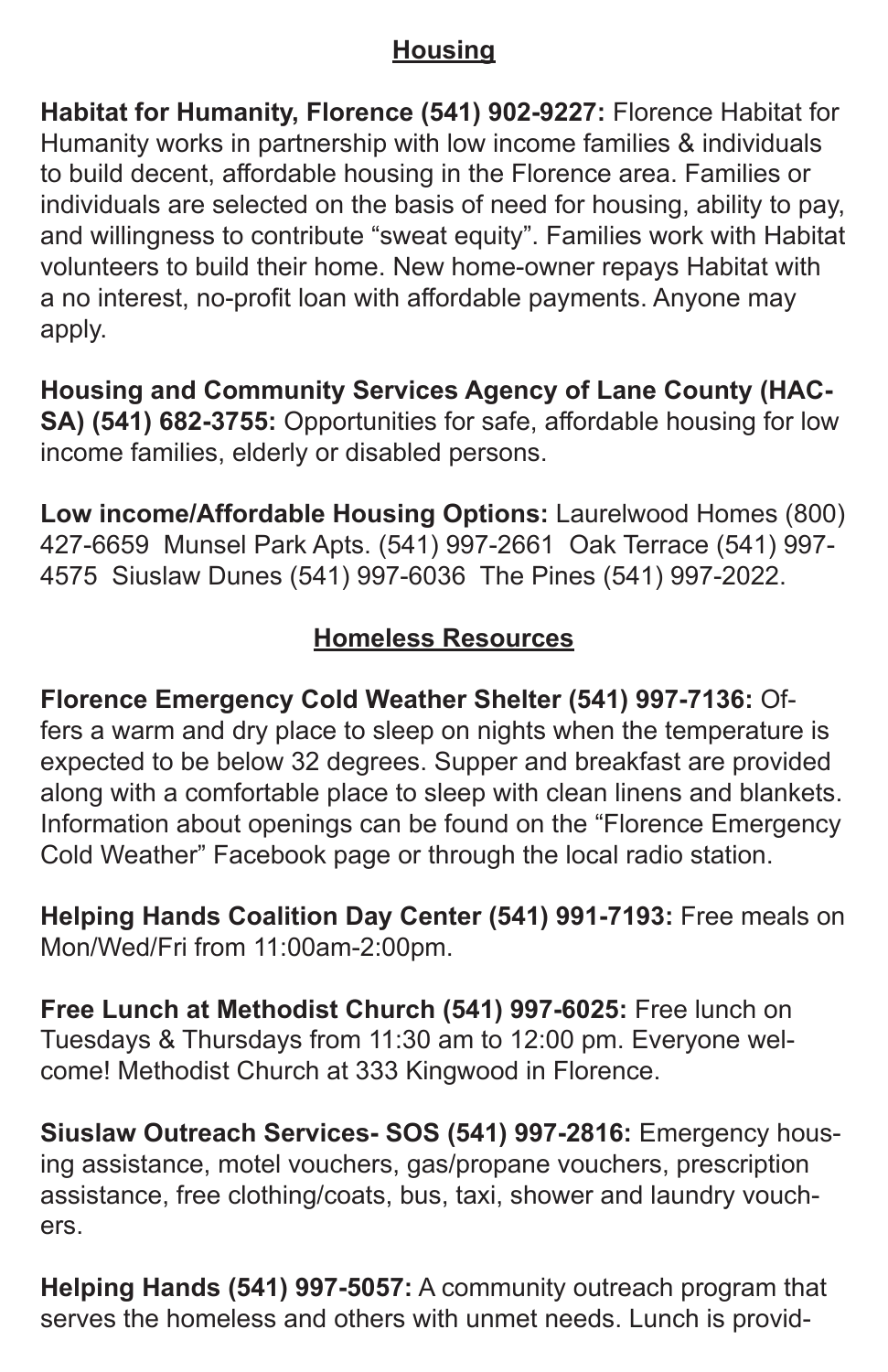ed three times a week and vouchers are given out for such needs as propane, laundry and showers. Some food, clothes and toiletries are also available. They coordinate their offerings with Siuslaw Outreach Services. Cold weather shelter. A place to rest, relax, get clothing, a meal and supplies. Drop in.



**People helping people.**